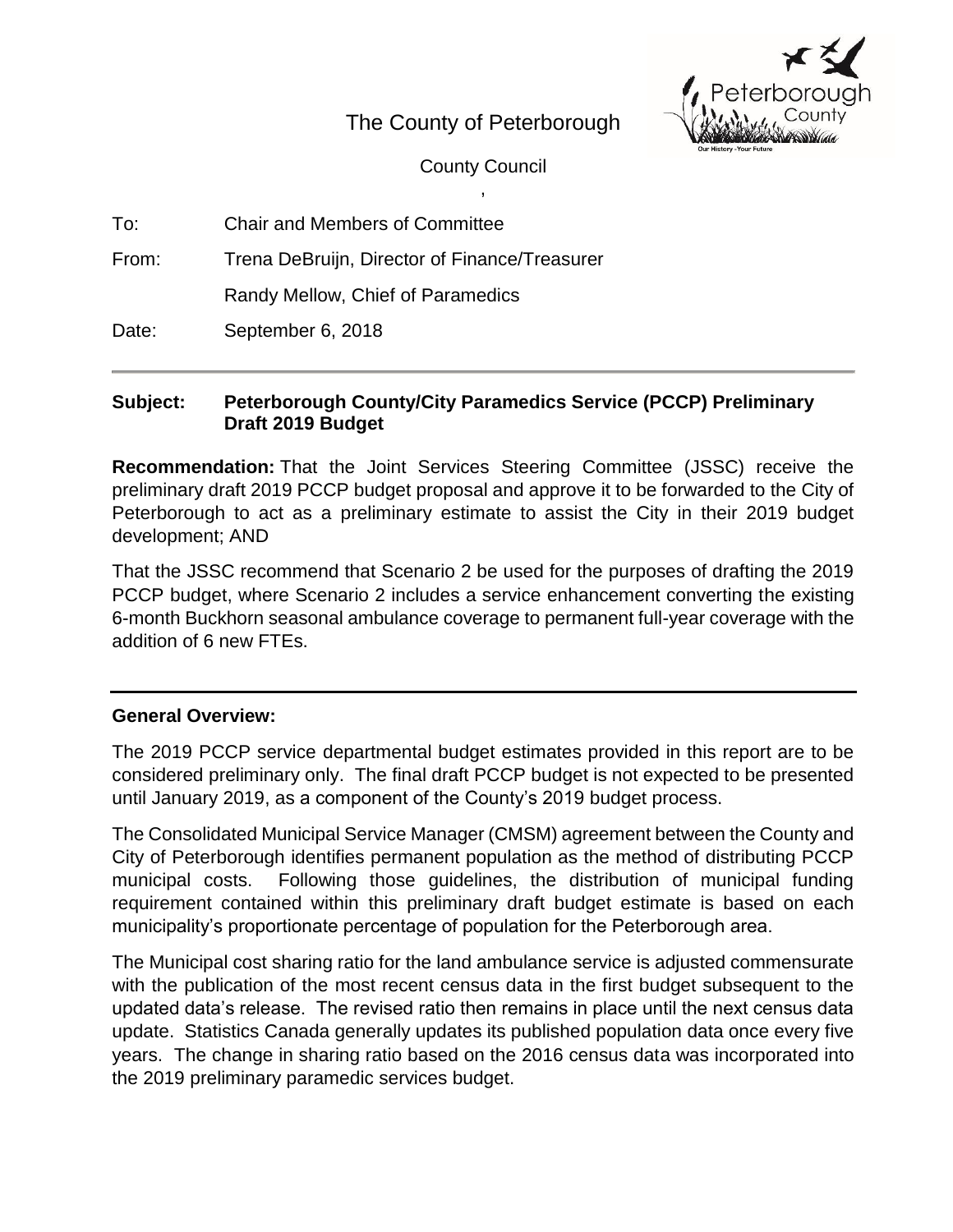Population data has been drawn from the 2016 Statistics Canada Population Census information. In the 2016 census, the total population of the County and City is reported as 138,236 residents. Of this, the City of Peterborough is noted to have 81,032 residents or 58.62% of the total population (up from 58.32% in 2011 Census), with the remaining 57,204 or 41.38% of the population in the County (down from 41.68 in 2011 Census).

The Provincial operating grant transfer is estimated at \$8,092,075 based on the estimated 2017/18 transfer amount, adjusted for estimated eligible 2018 operational expenditures plus a 1.7% cost of living increase applied to the base funding commitment. This estimate has been prepared utilizing the Ontario Ministry of Health & Long Term Care ("MOHLTC") grant allocation formula as provided by the Minister. The final decision relating to the 2019 ambulance service grant transfer however, remains at the sole discretion of the Minister and will not be known exactly until the funding announcement is made. That announcement is expected in mid-2019.

In 2015, the Province committed separate funding support of \$450,600 for the Dedicated (or Offload) Nurse Program (DNP). The DNP initiative has proven to assist in managing the impact of patient offload delays at the Peterborough Regional Health Centre. Commencing with the 2014 level of MOHLTC grant commitment, the DNP was sufficiently funded to extend the nurse's operational hours to 24 hours a day, 7 days a week. While the 2019 Offload Nurse funding is yet to be confirmed, we are cautiously optimistic that it will continue at the 2018 transfer level and has been budgeted accordingly.

## **Cross Border Expense Reversal**

In prior years from approximately 2001 to 2015, the County of Peterborough had set up an accrual totaling \$1,468,700. This accrual related to prior year projected expenses for Cross Border Billings with the City of Kawartha Lakes ("CKL")

In prior years, the County of Peterborough relied extensively on Cross Border services from CKL. While no formal agreement had been drafted or signed in prior years, it was assumed that an eventual resolution would be reached wherein the County would be required to reimburse CKL for Cross Border expenses. Accordingly, an accrual was made each year to estimate this future expense.

In recent years, the County's reliance on Cross Border assistance from CKL has reduced drastically and is now in a position where the County is responding to more calls for CKL than CKL is responding for the County.

In discussions with CKL, and as a result of recent years Cross Border incidents, it has been agreed that the County will not owe CKL for any prior years events and CKL will not owe the County for any prior year events.

The County and CKL are currently working on finalizing a Cross Border Agreement for which is planned to be presented to Council in 2019.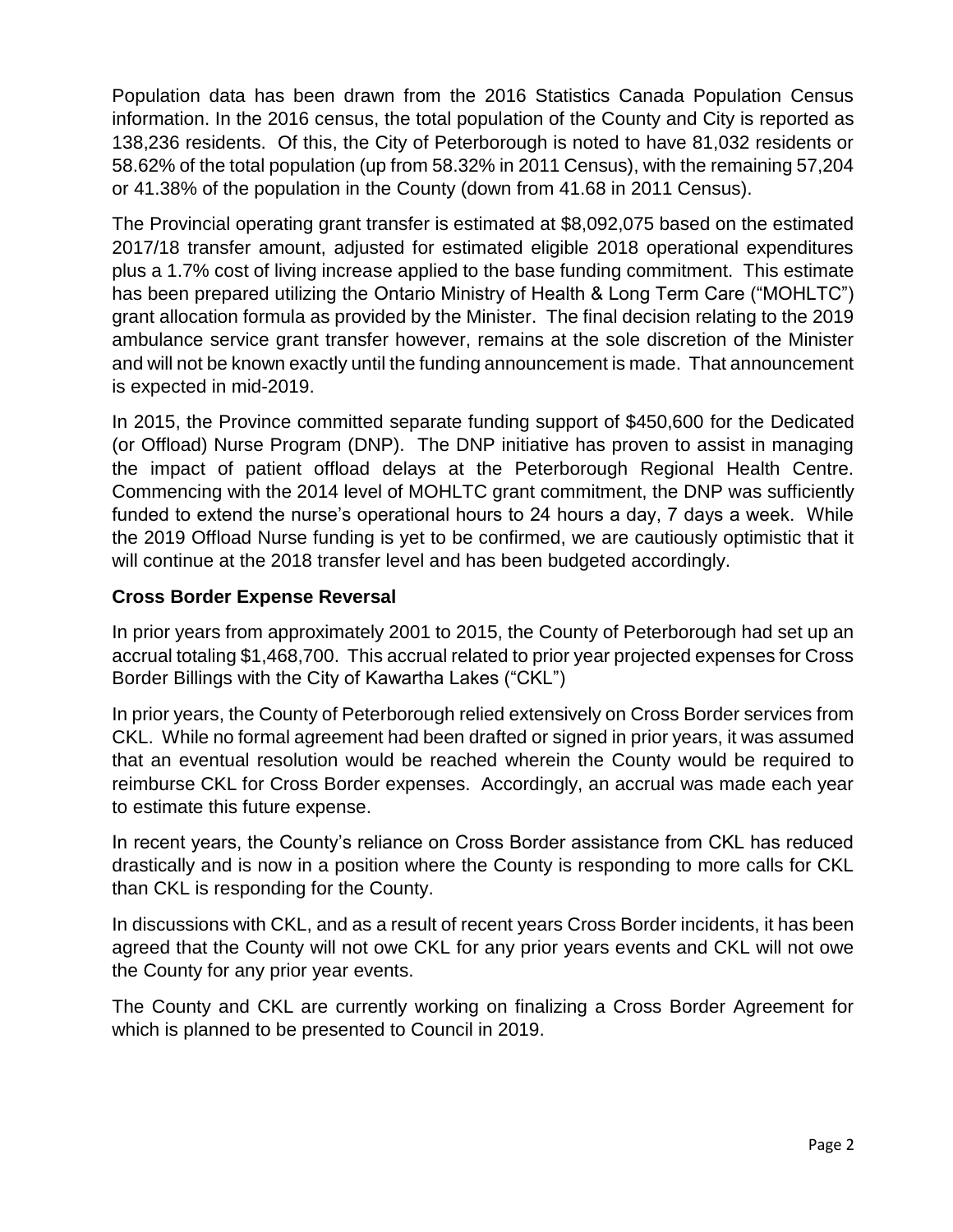As a result of this agreement, the estimated Cross Border accrual of \$1,468,700 can be paid out. This results in a payment for 2018 to the City of Peterborough in the amount of approximately \$421,390 and to the Province of Ontario in the amount of \$734,334.

It is County Council as well as staff's opinion that the municipal share of the Cross Border accrual should be transferred to reserves in 2018 and be used to assist with funding the expected cost of service expansion in 2019 and 2020. As the Provincial Land Ambulance Grant for 2019 is based upon the 2018 budget, utilizing the cross border reserve funds will assist with reducing the levy impact of the service expansion in 2019 and 2020.

The portions owing to the City of Peterborough and the Province of Ontario will be refunded in 2018. The calculations presented below for Scenarios 2 and 3, assume that both the County of Peterborough and the City of Peterborough will use reserves generated from Cross Border reversal in 2018 of approximately \$312,000 and \$421,390, respectively. In order to smooth the levy impact, staff recommend that 65% of the reserve be used to reduce expenditures in 2019 and the remaining 35% be used to reduce expenditures in 2020.

## **Service Expansion**

Attached, as Appendix D, is a report of May 16, 2018, in which the Chief of Paramedics presented the reasons for recommending a service expansion.

This report (Appendix D), was presented to both County Council and JSSC, at which time, the JSSC requested that staff present options to appropriately address service delivery demands as part of the 2019 budget process.

Scenario 1, provided below, does not address the increasing service delivery demands and does not address the zero-ambulance availability and response time concerns. This Scenario assumes a status quo situation and forms the base budget upon which Scenario 2 and Scenario 3 are formulated.

Scenario 2 and Scenario 3, below, are provided as options to address the increasing service delivery demands, zero-ambulance availability and response times.

The deployment of PCCP ambulances follows a dynamic balance emergency coverage model. This means that resources are deployed in a strategy that balances the predicted call locations while considering travel times. When all ambulances are available, they are located in each of their perspective stations. As deployed ambulances receive assignments, remaining available ambulances are moved to locations based on predicted call locations while attempting to maintain relatively even geographic coverage across the County and City. Ultimately, the disproportionate City call volume inevitably draws resources from the County to the City.

Under both Scenario 2 and 3, the additional ambulance will assist in keeping ambulances in the County more often while still reducing the incidents of zero-ambulance availability in both the City and County.

## **Scenario 1 – Assuming No Expansion (Status Quo)**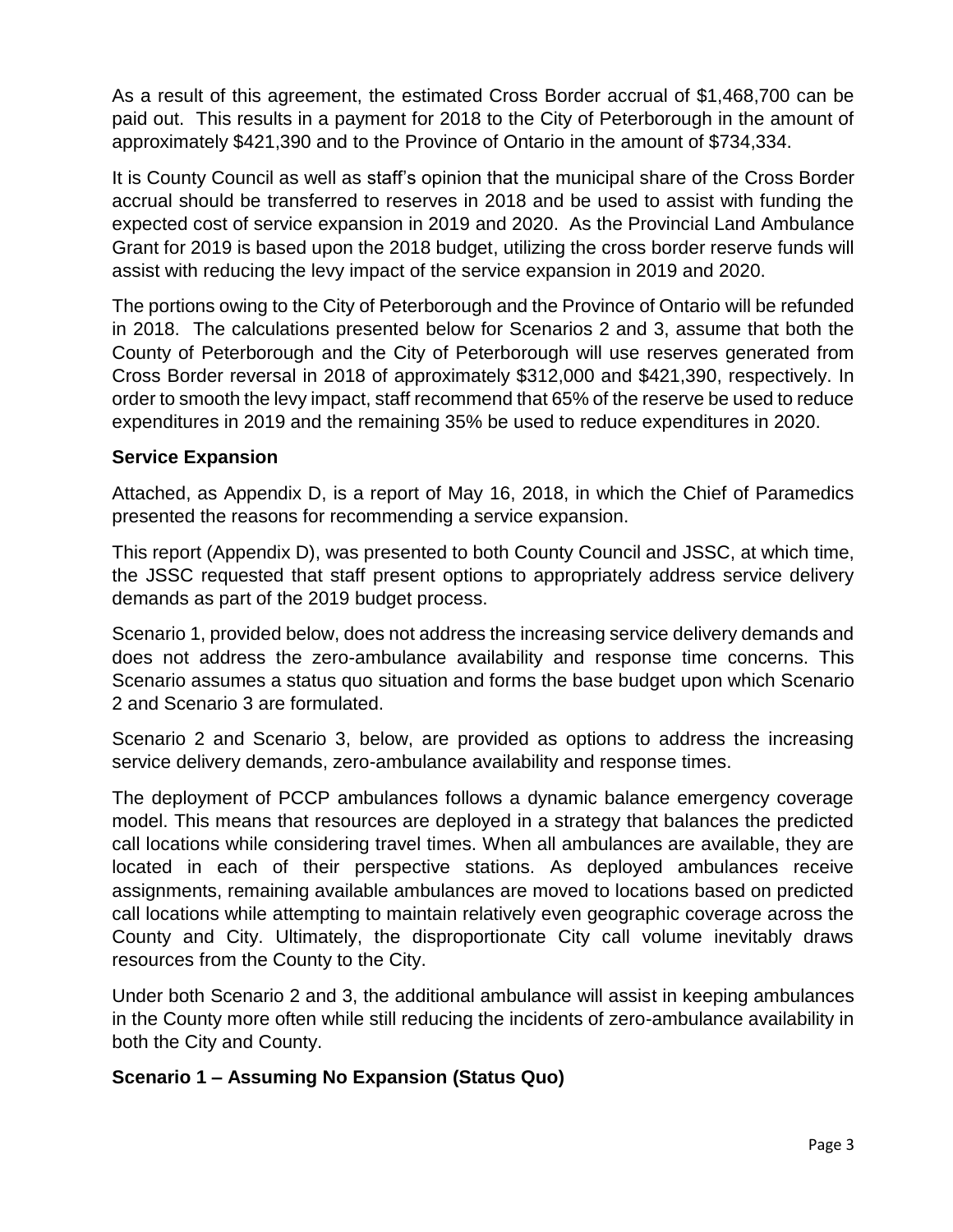Under Scenario 1, it is assumed that the PCCP department will remain status quo. Scenario 1 sees no increase to PCCP staffed ambulance hours.

This option does not address the increasing call volumes. It is anticipated that this scenario will result in increased up staffing/overtime costs and missed paramedic meal and rest breaks. In the absence of paramedic service enhancement, it is anticipated that there will be increased frequency of "zero ambulance availability incidents" and increasing response times to the City and County with the greatest impact occurring within the County.

Under Scenario 1, gross overall expenditures (operating and capital) are forecasted to increase by approximately 3.1% or \$536,434. Of this amount, operational gross expenditures are anticipated to increase by 2.2%, or \$343,265 primarily driven by increases in wages and benefits and an increase of \$193,170 or 1.45% in capital purchases and reserve contributions.

In total, under Scenario 1, payroll (union and non-union) represents approximately \$318,331 of the forecasted 2019 gross operational expenditures increase. This is equivalent to an increase of 2.58% over the 2018 payroll, primarily related to salary and benefit increases. This includes: senior management, full and part time superintendents, full & part time paramedics, and administration staff wages and benefits. Of particular interest is the impact of CPP changes on the 2019 budget which equates to an estimated \$42,690 for 2019 (included in the total payroll and benefit increase of \$318,331). The CPP rates are increasing for 2019 and the base for CPP calculations is also increasing. The increase in wages and benefits, excluding CPP, is approximately 2.2% over 2018.

The total estimated 2019 payroll for the service, under Scenario 1, is approximately \$12.65 million which equates to roughly 71.6% of the total 2019 preliminary gross expenditures, or 78.4% of the gross operational expenditures forecasted for the service in 2019.

## **Administration:**

Administrative expenses are expected to increase by \$115,756 or 3.8% over 2018. This includes wage and benefit costs for administration that are expected to increase by \$89,329 or 4.4%. Approximately \$19,000 of the increase relates to the annualization of the parttime fleet and equipment technician introduced mid-year 2018.

Included in the 2018 budget, was funding for 60% of the Superintendent of Emergency Management wage, included at a lower rate of pay as it was not being covered by a fulltime permanent staff member. This position has since been filled by a full-time permanent staff member, resulting in an increase of approximately \$10,000 to the 2019 budget.

In the 2018 budget, there was an inadvertent oversight in budgeting for statutory holiday pay of approximately \$20,000 for the part-time shift superintendents. This has been corrected in the 2019 budget.

CPP changes within the 2019 budget are causing an increase of approximately \$6,500 to the administrative salaries budget.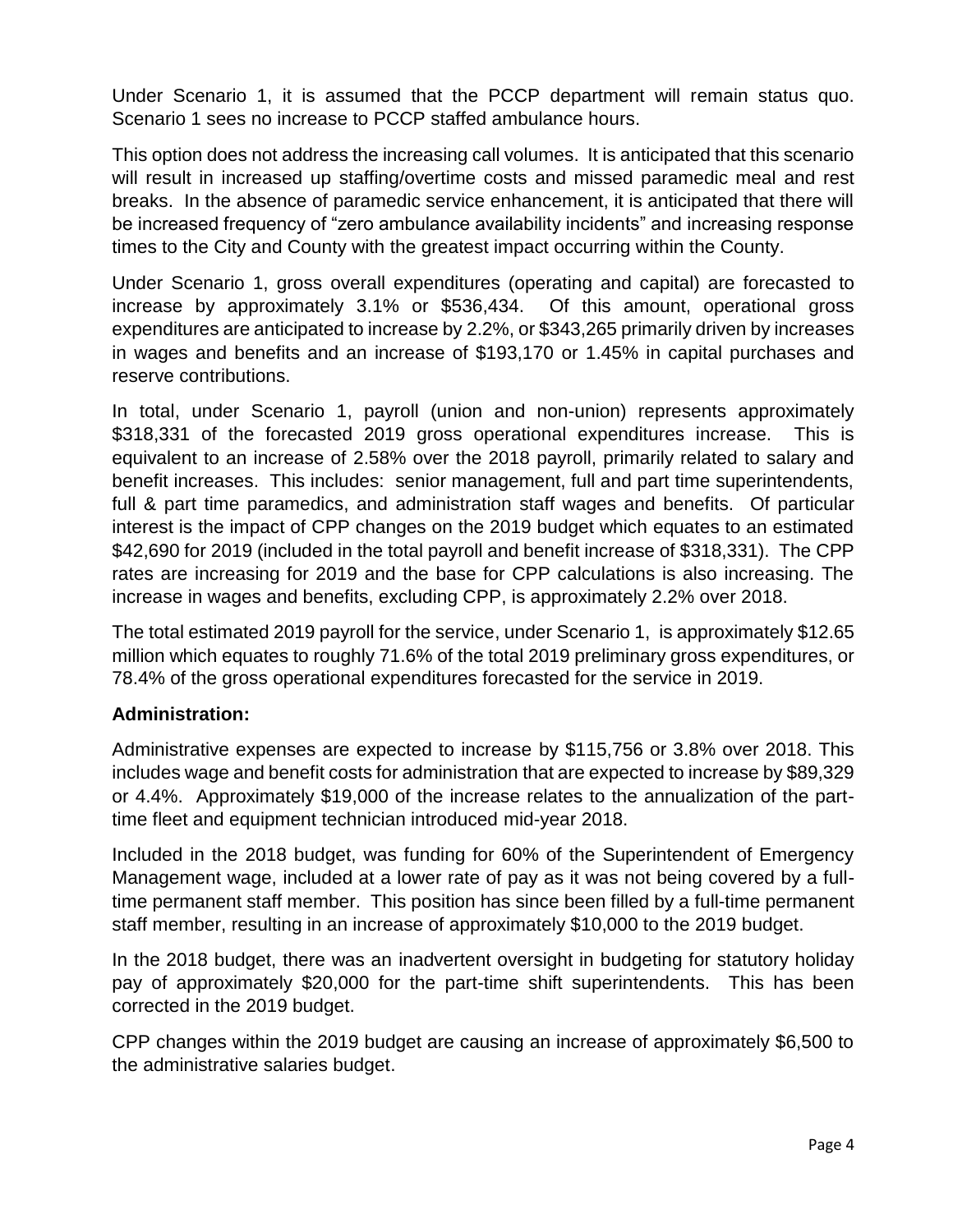Excluding the changes outlined above, the salary and wages impact on the 2019 budget would approximate \$37,829 or approximately 2%.

General administration expenses are increasing overall by \$26,889 or 2.6% and contributions to reserves are forecasted to decrease by \$462.

The primarily increases in general administration expenses relate to the following:

- $\triangleright$  Completion of employee background checks (done every 5 years);
- $\triangleright$  GIS tracking (to support the new ambulances being purchased in 2019);
- $\triangleright$  Legal expenses;
- $\triangleright$  Software expenses; and
- $\triangleright$  Internal transfers (as a result of salary and benefit increases in other functional departments)

#### **Paramedic Expenses:**

Overall paramedic expenses are expected to increase by \$221,202 over 2018 or 2.11%.

The wages for the unionized paramedic staff have been increased by 1.75%, per the Collective Agreement.

Paramedic supplies expenses are expected to decrease by \$7,800 (primarily as a result of a reduction in Health & Safety requirements for 2019) while wages and benefits (including CPP, OMERS, EI, etc.) are expected to increase by \$229,002.

#### **Vehicle Operating Expenses**

Vehicle operating expenses are estimated to increase by approximately \$19,909 over 2018. This is primarily due to increases in fuel and repairs and maintenance. As call volumes increase, the cost of vehicle fuel and maintenance (and tires) increase accordingly.

## **Vehicle Capital and Reserve Expenses**

Vehicle capital purchases are funded by reserves in the 2019 budget and are expected to increase by approximately \$160,352 for 2019. Included in this amount, is an increase for capital purchases of \$137,463 and an increase to vehicle reserves of \$22,889.

The vehicle replacement schedule indicates that three ambulances, plus one bariatric ambulance are due for replacement in 2019. The estimated replacement cost of each of the ambulances is \$152,280 and the cost of the bariatric ambulance is approximately \$180,000 (total of \$636,840). This represents an increase of \$137,463 in capital vehicle purchases over 2018. These purchases are entirely funded by shared reserves and were approved as a pre-purchase for 2019 by Council on June 27, 2018.

## **Patient Care Equipment and Supplies:**

The patient care section of the 2019 preliminary budget estimates an increase of \$30,105 or 4.66% in gross spending. This increase is primarily due to budgetary increases in drug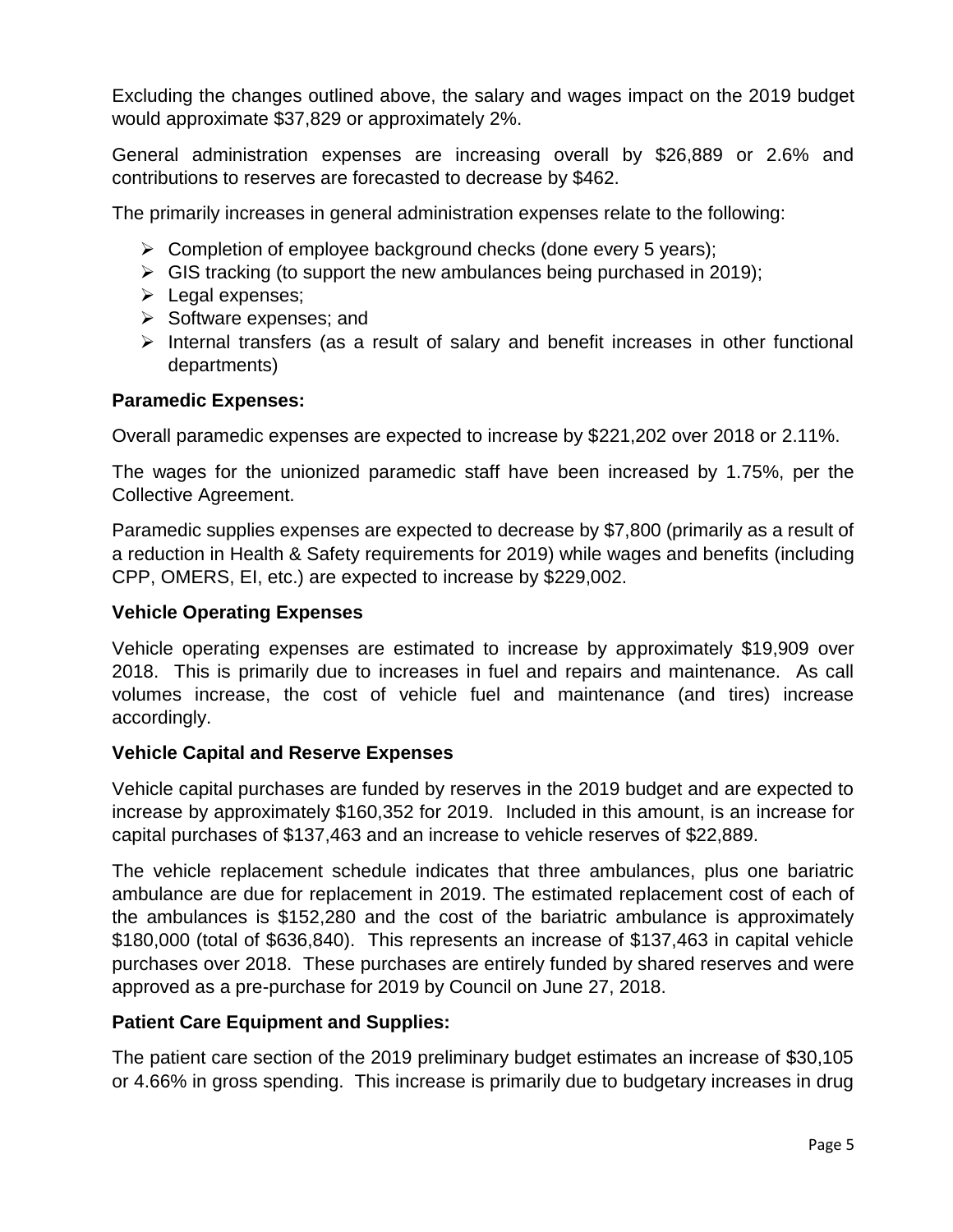costs, medical disposable supplies, laundry and bedding as well as equipment maintenance.

As call volumes continue to increase, the costs for drugs, medical disposable supplies, laundry and bedding and equipment maintenance are all affected. Operating expenses are forecasted to increase by \$32,000, while capital purchases (and reserve contributions) are decreasing by \$1,895 over 2018.

Included in the 2019 capital budget is the purchase of a RESPI Trainer for \$9,664.

## **Facility Expenses:**

The facility expenses section of the 2019 preliminary budget estimates a decrease of \$10,889 or

-0.84% over 2018. Operating expenses are decreasing by \$46,063, while capital expenses are increasing by \$35,174.

Included in the 2019 budget are plans to repair the garage catch basins, upgrade the security system and renovate to expand the staff kitchen at the Armour Road location. These repairs are funded by reserves.

## **Reserves**

Overall contributions to reserves, included in the 2019 preliminary budget, have increased by 3.5% or \$27,343 (\$22,889 of which is related to reserve contribution increases for rolling stock). Future equipment replacements are forecast over a 10 year horizon with funding for asset replacements flowing from the reserve account as contributions from reserve. Contributions to reserve provide the annual reserve replenishment dollars and are sourced from municipal tax dollars.

## **Planned Service Expansion Options – Scenarios 2 and 3**

Presented below are the estimated cost impacts on the 2019 budget, resulting from possible service expansion scenarios and uses the calculations for Scenario 1 as a base budget.

Scenario 2 involves introducing staffing enhancement in a phased approach by combining existing Buckhorn summer ambulance deployment (equivalent to 2 FTE) with 6 new positions to create a permanent year round 24 hour ambulance. Scenario 2 will assist in improving "zero ambulance availability levels" and response times in both the County and City during the 6 months that the current Buckhorn deployment is not staffed (October to April) and will provide improvements during the summer months. This scenario is likely to reduce costs associated with overtime and up staffing during the winter/spring which has been problematic over the past, given current call volumes.

The plan, under Scenario 2, assumes that operations would continue at the present level until April 1, 2019, at which time the new deployment would commence. The deployment strategy for this scenario would be to continue to provide coverage to the Trent Lakes, Selwyn region to the extent possible with an understanding that all City call volume will in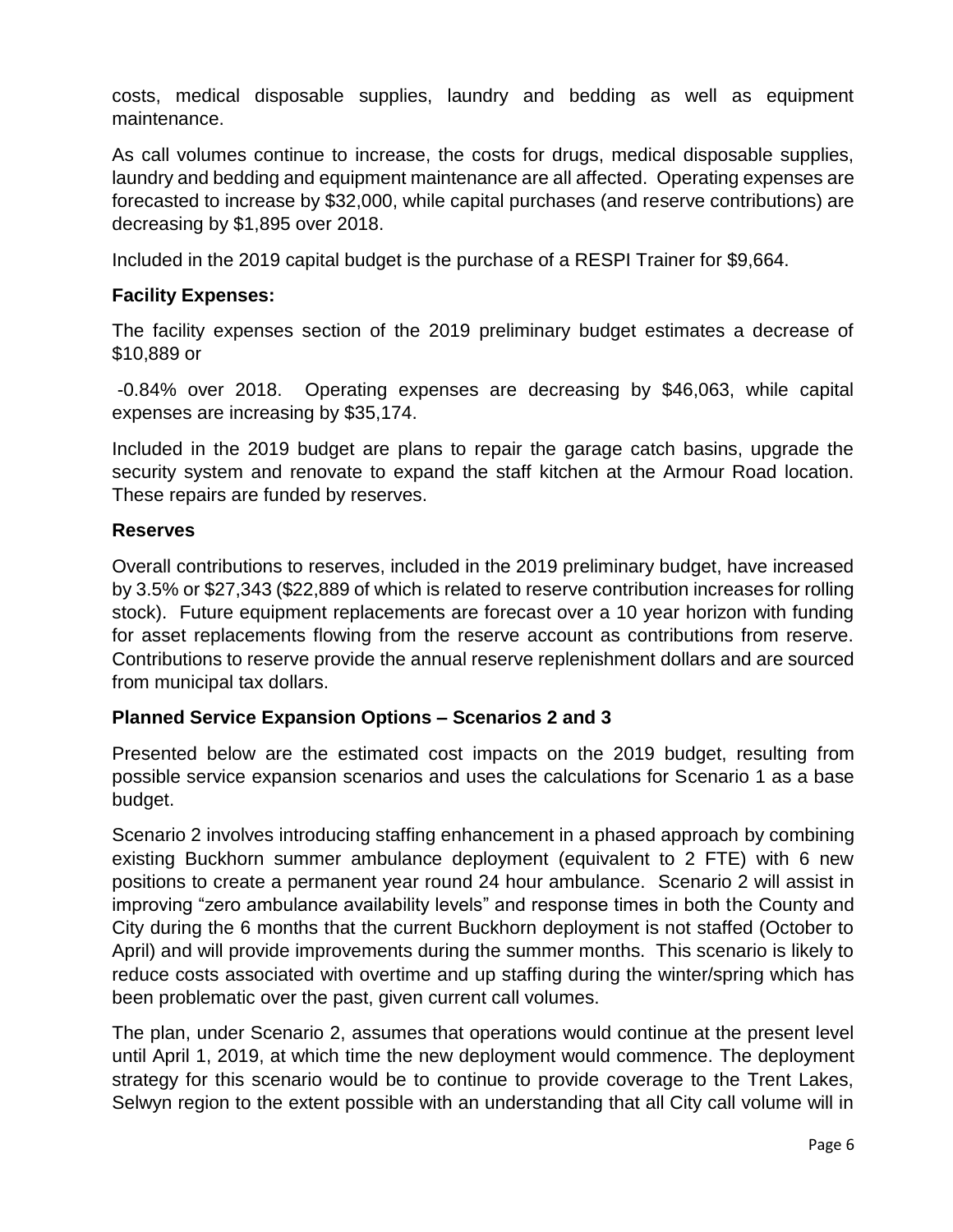all likelihood create a draw that will necessitate regular movement of the vehicle back into the City on a regular basis. Deployment will be shared between Lakefield and Buckhorn locations.

Scenario 3 provides for a full addition 24/7 staffed ambulance with proposed shared deployment between Lakefield and the City (Armour Road). Scenario 3 involves introducing 8 new FTE positions, as of April 1, 2019, to create a permanent year round 24 hour ambulance. This strategy will allow the resource to assist in balancing coverage to the north of the City as much as possible while maintaining proximity to the balance of the call volume in the City. Scenario 3 also involves the purchase of another ambulance and ambulance equipment at an additional cost of \$202,280.

Scenario 3 will improve "zero ambulance availability levels" and response times in both the County and the City throughout the entire year. It is anticipated that this scenario will see a reduction year round in up-staffing cost (given current call volumes).

|                                                                | <b>Scenario 2 - 2019</b>     | <b>Scenario 3 - 2019</b>      |
|----------------------------------------------------------------|------------------------------|-------------------------------|
| Scenario 1 - Status Quo<br>- Base Budget                       | \$17,665,313                 | \$17,665,313                  |
| <b>Forecasted Service</b><br><b>Expansion Costs:</b>           |                              |                               |
| Paramedic<br>Wages<br>&<br><b>Benefits</b>                     | \$675,547                    | \$933,880                     |
| <b>Paramedic Costs</b>                                         | \$6,500                      | \$6,500                       |
| <b>Vehicle Operating</b>                                       | \$10,000                     | \$30,818                      |
| <b>Vehicle Capital</b>                                         | \$0                          | \$202,280                     |
| <b>Patient Care</b>                                            | \$0                          | \$44,000                      |
| <b>Estimated</b><br><b>Total</b><br><b>Expenses</b>            | \$18,357,360                 | \$18,882,791                  |
| Less Grants,<br><b>Reserves</b><br>and Recoveries              | $-$ \$9,326,179              | $-$ \$9,326,179               |
| Sub-total                                                      | \$9,031,181                  | \$9,556,612                   |
| <b>Border</b><br><b>City</b><br><b>Cross</b><br><b>Reserve</b> | \$273,904                    | \$273,904                     |
| <b>City Funding</b><br><b>Requirement</b>                      | \$5,020,175 (4.7% increase)  | \$5,328,181 (11.12% increase) |
| <b>County Cross Border</b><br><b>Reserve</b>                   | \$202,800                    | \$202,800                     |
| <b>County Funding</b><br><b>Requirement</b>                    | \$3,534,302 (4.24% increase) | \$3,751,726 (10.65% increase) |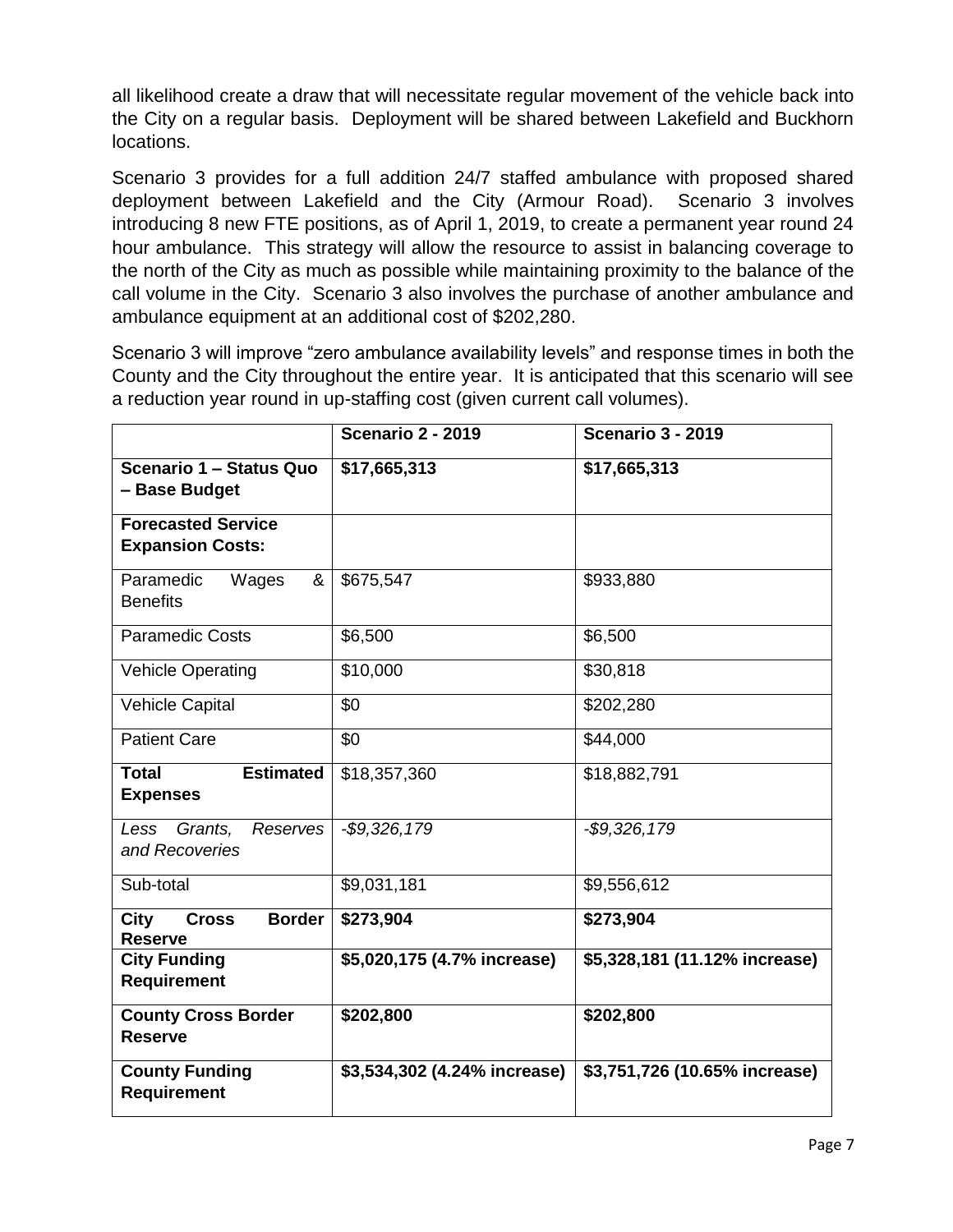It is County Council and Staff's Opinion that Scenario 2 should be utilized for the service expansion model in 2019.

## **Financial Impact:**

## **Scenario 1: Financial Impact with No Expansion (Status Quo) – Appendix A**

**Preliminary 2019 Funding Requirements - Scenario 1**

|        | 2018 Funding        | 2019 Funding        |          | $\%$   |
|--------|---------------------|---------------------|----------|--------|
|        | <b>Requirements</b> | <b>Requirements</b> | Change   | Change |
| City   | \$4,794,909         | \$4,888,400         | \$93,491 | 1.95%  |
| County | \$3,390,628         | \$3,450,733         | \$60,105 | 1.77%  |

As Scenario 1 is a status quo budget, staff are not recommending that the Cross Border Funds be used to reduce planned expenditures for 2019. If Scenario 1 is chosen, staff recommend that the County's cross border funds be left in reserves for 2019 and be used to support a future essential need. If the cross border funds were used to reduce the impact on the 2019 levy, under Scenario 1, the increasing impact of salary and other cost increases will be experienced in 2020 (along with any 2020 increases) and there will not be any reserve funds to assist with lowering the expected increase.

## **Scenario 2: Financial Impact with Planned Service Expansion for Buckhorn – Appendix B**

|        |                     |                     |           |        |                     |                    | %               |
|--------|---------------------|---------------------|-----------|--------|---------------------|--------------------|-----------------|
|        |                     |                     |           |        | 2019 Funding        |                    | Change          |
|        |                     |                     |           |        | <b>Requirements</b> | \$ Change          | After           |
|        |                     |                     |           |        | <b>After Cross</b>  | <b>After Cross</b> | <b>Cross</b>    |
|        |                     |                     |           |        | <b>Border</b>       | <b>Border</b>      | <b>Border</b>   |
|        | 2018 Funding        | 2019 Funding        |           | %      | <b>Reserve</b>      | Reserve            | <b>Reserve</b>  |
|        | <b>Requirements</b> | <b>Requirements</b> | \$ Change | Change | <b>Transfer</b>     | <b>Transfer</b>    | <b>Transfer</b> |
| City   | 4,794,909<br>S      | 5,294,078<br>S      | \$499,170 | 10.41% | 5,020,174           | \$ (225, 265)      | 4.70%           |
| County | 3,390,628<br>S      | 3,737,102<br>S      | \$346,474 | 10.22% | 3,534,302           | \$(143, 674)       | 4.24%           |

## **Preliminary 2019 Funding Requirements - Scenario 2**

If no cross border reserve funds were used to decrease levy requirements in 2019, the estimated increase for the City and the County would be approximately 10.41% and 10.22%, respectively.

If all the cross border reserve funds were used in 2019 to decrease levy requirements, the estimated increase for the City and the County would be approximately 1.62% and 1.02%, respectively.

Staff recommend that JSSC recommend that Scenario 2 be implemented for 2019 and that 65% of the cross border reserve funds be used in 2019 to decrease levy requirement. Based on these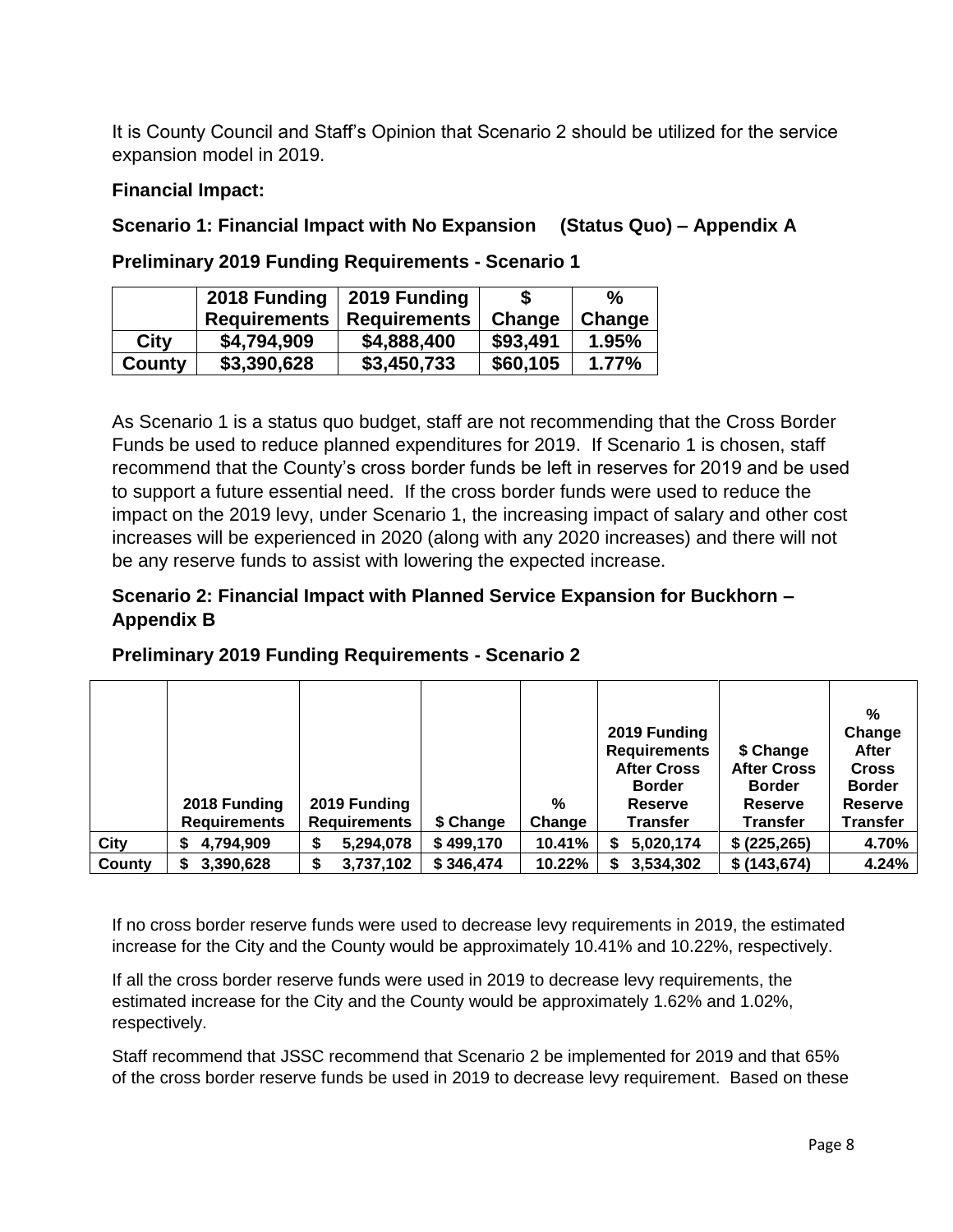assumptions, staff calculate the estimated increase for the City and the County to be approximately 4.7% and 4.24%, respectively.

## **Scenario 3: Financial Impact with Full Planned Service Expansion – Appendix C**

|  | <b>Preliminary 2019 Funding Requirements - Scenario 3</b> |
|--|-----------------------------------------------------------|
|--|-----------------------------------------------------------|

|        | 2018 Funding        | 2019 Funding        |           | %      | 2019 Funding                              | $\frac{0}{0}$          |
|--------|---------------------|---------------------|-----------|--------|-------------------------------------------|------------------------|
|        | <b>Requirements</b> | <b>Requirements</b> | Change    | Change | <b>Requirements</b><br><b>After Cross</b> | Change<br><b>After</b> |
|        |                     |                     |           |        | <b>Border</b>                             | <b>Cross</b>           |
|        |                     |                     |           |        | <b>Reserve</b>                            | <b>Border</b>          |
|        |                     |                     |           |        | <b>Transfer</b>                           | <b>Reserve</b>         |
|        |                     |                     |           |        |                                           | <b>Transfer</b>        |
| City   | \$4,794,909         | \$5,602,085         | \$807,177 | 16.83% | \$5,328,181                               | 11.12%                 |
| County | \$3,390,628         | \$3,954,526         | \$563,898 | 16.63% | \$3,751,726                               | 10.65%                 |

If no cross border reserve funds were used to decrease levy requirements in 2019, the estimated increase for the City and the County would be approximately 16.83% and 16.63%, respectively.

If all the cross border reserve funds were used in 2019 to decrease levy requirements, the estimated increase for the City and the County would be approximately 8.05% and 7.43%, respectively.

If Scenario 3 is chosen, Staff recommend that 65% of the cross border reserve funds be used in 2019 to decrease levy requirement and calculate the estimated increase for the City and the County to be approximately 11.12% and 10.65%, respectively.

## **Future Budgetary Considerations**

For planning purposes and future consideration, staff have prepared a preliminary draft estimate on the impact of the service expansion scenarios, for budget years 2020 and 2021, assuming the following:

- 35% of the remaining cross border reserve is used in 2020 to reduce levy requirements
- Inflationary impact of 2% on all operating expenditures in each year (2020 and 2021)
- Provincial Land Ambulance Grant will increase by 1% for inflation each year
- Capital reserve contributions are increasing by \$20,000 in each year (2020 and 2021)

|        |       | <b>Scenario 2</b> |       |       | <b>Scenario 3</b> |       |
|--------|-------|-------------------|-------|-------|-------------------|-------|
|        | 2020  |                   | 2021  | 2020  |                   | 2021  |
|        |       |                   |       |       |                   |       |
| City   | 4.61% |                   | 3.67% | 1.58% |                   | 3.00% |
| County | 4.75% |                   | 3.81% | 1.7%  |                   | 3.14% |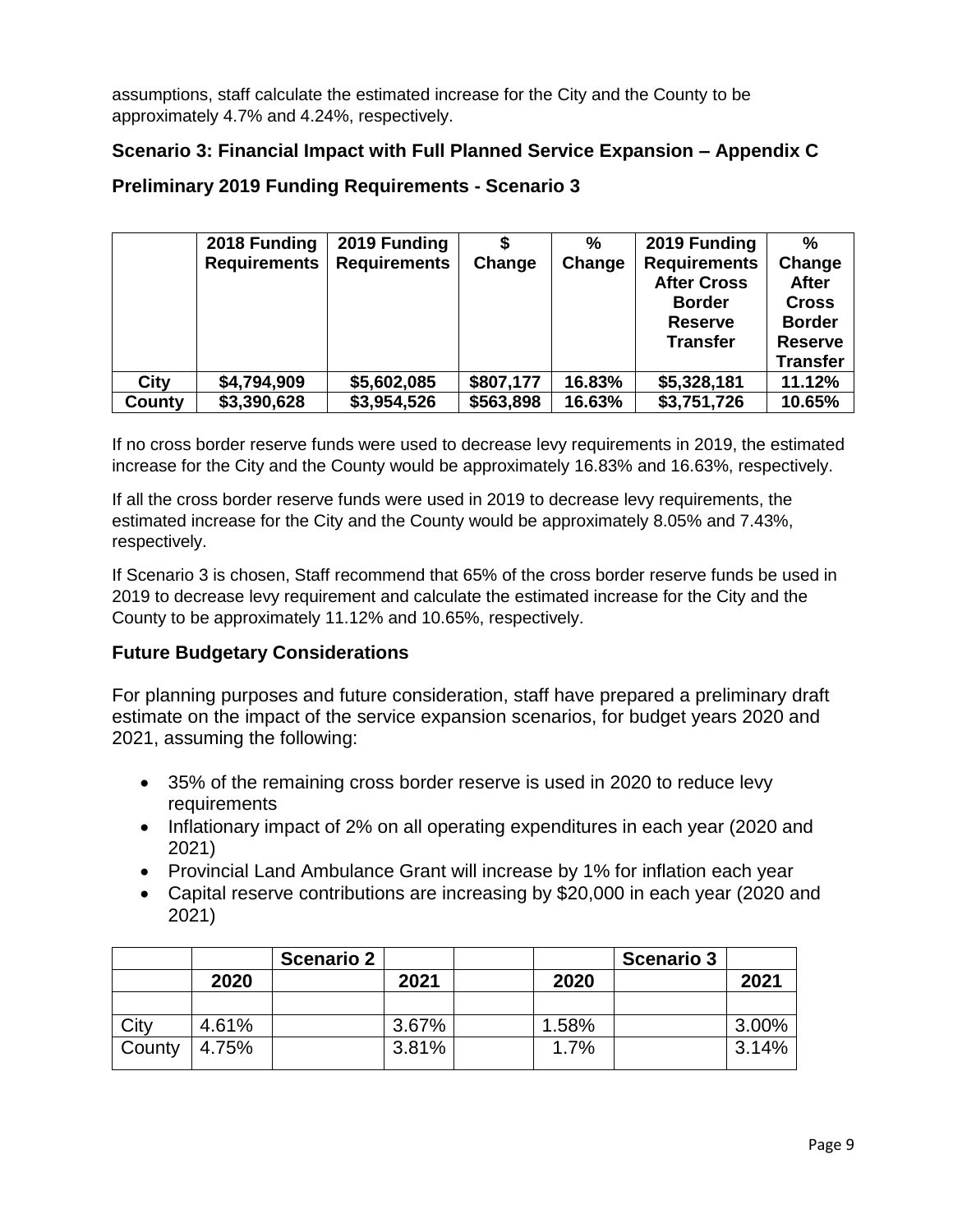Under Scenario 2, assuming cross border funds are used to reduce levy requirements in 2019 and 2020, the average annual levy increase approximates 4.32% for the City over the years 2019 to 2021 and 4.26% for the County.

Under Scenario 3, assuming cross border funds are used to reduce levy requirements in 2019 and 2020, the average annual levy increase approximates 5.24% for the City over the years 2019 to 2021 and 5.16% for the County.

#### **Future Service Requirements**

As Council is aware, the service demands being placed upon the Paramedic service is continually increasing (beyond forecast) and as a result, both response times and zero ambulance availability are increasing as well.

While Scenario 2 and Scenario 3, presented above, provide options to assist with meeting current service needs being experienced, it is important for Council to be aware that the service demands are continually growing and changing and, as such, are difficult for the Paramedic service to plan for the future.

Accordingly, staff anticipate that the next term of Council will need to further explore service delivery options and future expansions, beyond the Scenario's presented in this report.

To illustrate this, the following table shows the estimated budgetary impact, should the Paramedic Service implement Scenario 2 in 2019 (assuming use of Cross Border reserves of 65% in 2019 and 35% in 2020) and further implement a seasonal ambulance (12 hours per day, 6 months per year), in 2020.

|        | 2019                |           |        | 2020                |                         |                     | 2021       |                     |        |
|--------|---------------------|-----------|--------|---------------------|-------------------------|---------------------|------------|---------------------|--------|
|        |                     |           |        |                     |                         |                     |            |                     |        |
|        | Levy                |           |        |                     |                         |                     | Levy       |                     |        |
|        | <b>Requirements</b> |           |        | Levy                |                         | <b>Requirements</b> |            |                     |        |
|        | with Cross          |           |        | <b>Requirements</b> |                         |                     | with Cross |                     |        |
|        | <b>Border Funds</b> |           | %      |                     | with Cross              | ℅                   |            | <b>Border Funds</b> | %      |
|        | <b>Use</b>          |           | Change |                     | <b>Border Funds Use</b> | Change              |            | <b>Use</b>          | Change |
| City   | \$                  | 5,020,175 | 4.70%  | \$                  | 5,395,156               | 7.47%               | \$         | 5,520,838           | 2.33%  |
| County | \$                  | 3,534,302 | 4.24%  | \$                  | 3,803,365               | 7.61%               |            | 3,897,173           | 2.47%  |

While the addition of a seasonal ambulance is not being recommended in this report, it is important for Council to be aware that future service enhancement options may need to be considered in the future, if the service demands continue to rise beyond current forecasts.